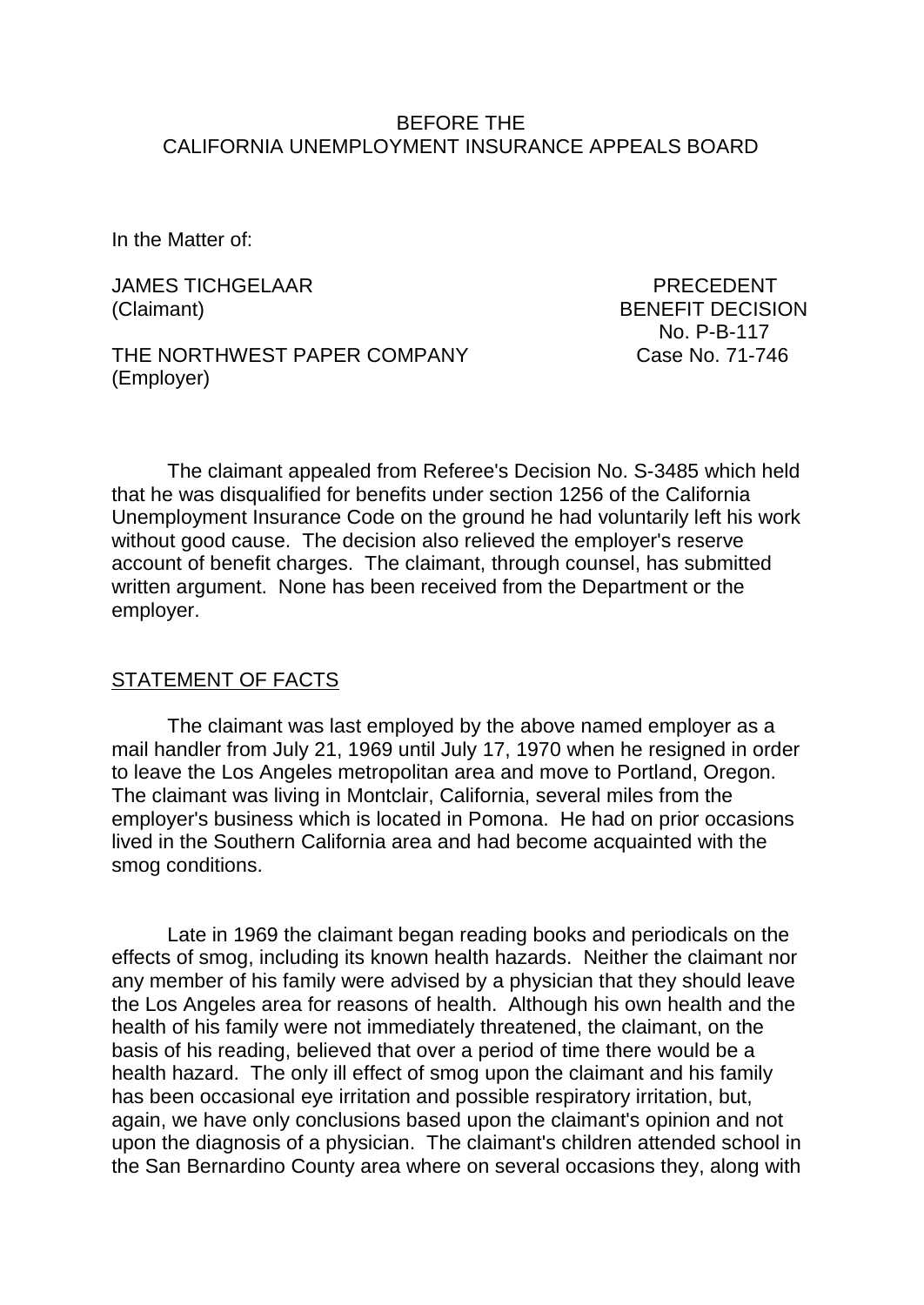their classmates, were required to lie down on the floor at school to aid respiration during heavy smog.

Prior to leaving the Los Angeles area the claimant had declared bankruptcy.

In September 1970 there was a heavy smog attack in Portland, Oregon, in which public authorities advised persons with chronic lung or heart conditions to stay indoors.

A specialist in pulmonary matters and thoracic surgery testified at the hearing that the Los Angeles type of "photochemical smog" will affect the eyes and respiratory system and that carbon monoxide in the air could have possible serious effects of brain damage, early senility and other grave afflictions. The persons thus affected basically would be the infirm, the old and the very young. The specialist further stated that photochemical smog does not occur in Portland because there is not a sufficient amount of sun in that area, but that the Portland smog does cause the same carbon monoxide effects as the Los Angeles smog.

In reply to interrogatories submitted by the referee after the hearing the claimant stated that he selected Portland, Oregon since he believed the smog conditions were not as bad there as in Los Angeles; that the timing of his resignation was governed by his desire that his children finish the school year and by the fact that he was also seeking employment; that the claimant discussed possible transfer to an Idaho or a Minnesota location but no transfer was available. Of particular interest is interrogatory No. 4 and the claimant's answer thereto, both of which are set out below:

"4. Could you have moved to some other area in Southern California which is less smog-infected such as areas near the coast and continued your employment and if not please indicate why not.

"No. The commuting from coastal areas would have been a process requiring personal exposure to carbon monoxide from freeway traffic and would be a definite threat to personal health. I feel and my research I believe shows that the only protection from L.A. Smog is to leave."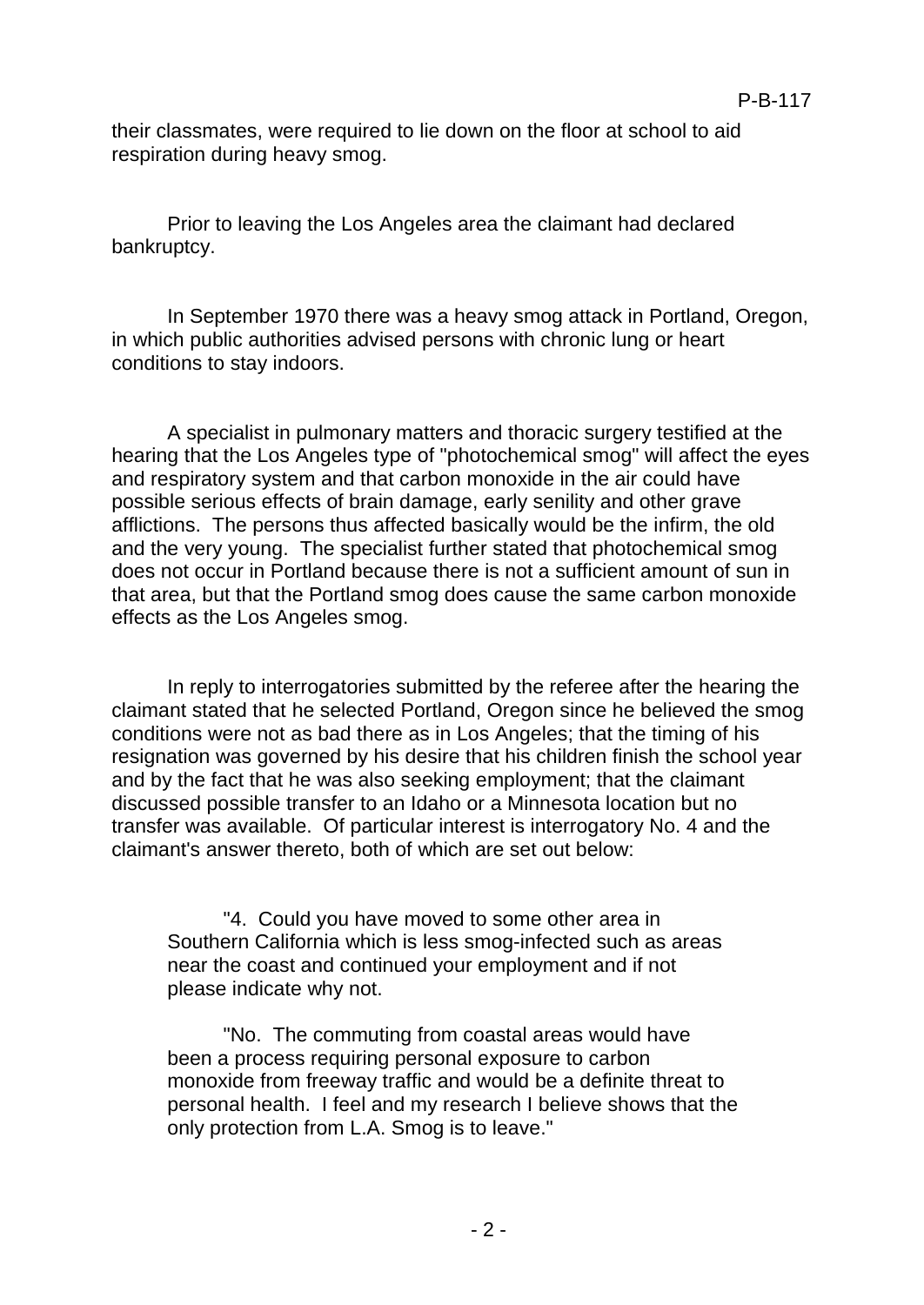In a fact finding report dated August 6, 1970, of which we take official notice as a part of the Department's records, the claimant gave the following statement relating to the circumstances of his separation from employment:

"I was employed by Northwest Paper Co. as a Sr. Pulp Hauler. The rate of pay was 3.665 on a 7 day operation. The company had gone into a slack period where they were closing down 2 days per week. Notice of shutdowns was posted, usually, only 2 days prior to shutdown. This led to very unstable pay conditions. This situation along with the serious hazard presented to my children's health by the extremely dangerous air pollution led to my decision to relocate in a more healthy environment."

## REASONS FOR DECISION

The legislative intent behind the system of unemployment insurance in California is set out in section 100 of the California Unemployment Insurance Code. The portion thereof pertinent to our decision is as follows:

"The Legislature therefore declares that in its considered judgment the public good and the general welfare of the citizens of the State require the enactment of this measure under the police power of the State, for the compulsory setting aside of funds to be used for a system of unemployment insurance providing benefits for persons unemployed through no fault of their own, and to reduce involuntary unemployment and the suffering caused thereby to a minimum."

The emphasis is on involuntary unemployment. While it is true that the seeming voluntary act of resigning from employment would eliminate a claimant from benefits, the legislature and the case law have provided for benefits in the event a voluntary termination is with good cause. (section 1256 of the California Unemployment Insurance Code) Good cause has been defined as existing "when the facts disclose a real, substantial and compelling reason of such nature as would cause a reasonable person genuinely desirous of retaining employment to take similar action." (Appeals Board Decision No. P-B-27)

Subjectively speaking, it is obvious that the claimant herein feels that he has good cause for terminating his employment. Objectively, we must view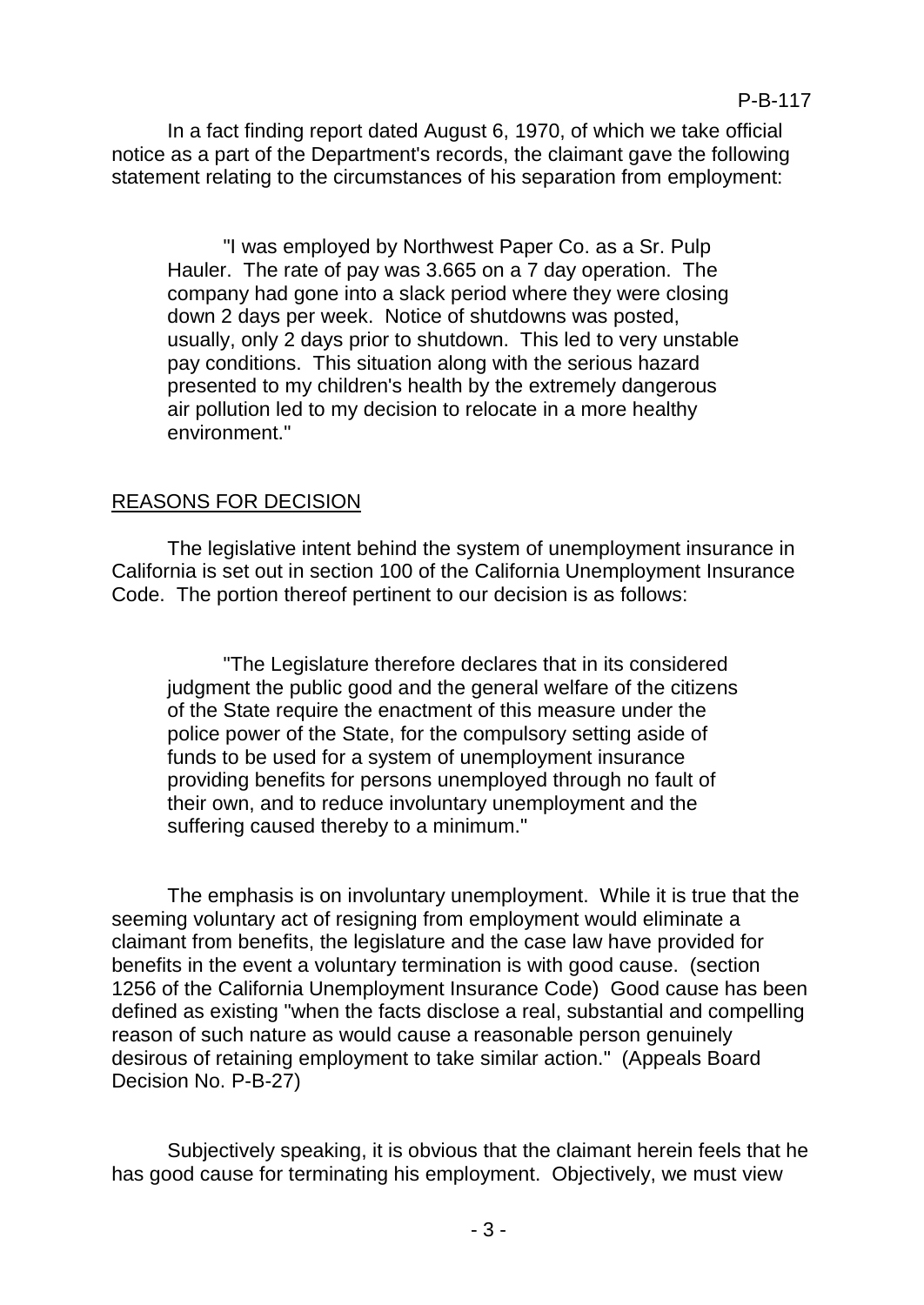his case as we must all others and measure his actions against the standard of the reasonable man sincerely desirous of retaining employment.

The facts clearly show the claimant did not move his family from Southern California on the advice of a physician but rather on the basis of the individual research he had done and the impressions he had received from the various news media. Consequently, there is no evidence of an immediate compelling medical reason for the move. In view of the claimant's economic situation, a reasonable man, in our opinion, would have taken steps to obtain employment in a smog-free area prior to quitting his job. The claimant herein has simply dropped everything and fled the area. We do not disregard his attempt to obtain a transfer from his employment which was rejected because of the employer's lack of business. Nevertheless, prudence dictates that the head of a family, in a factual situation such as is presented by this case, should obtain employment in another area before abandoning the family's means of support, and, further, should seek competent, firsthand medical advice for his family.

The claimant rejected the alternative of moving to a smog-free coastal area in Southern California which might have served as an interim remedy until other employment could be obtained. His rejection is based upon his own opinion that the carbon monoxide content and concentration on Southern California freeways presented a hazard to his health. We reject this contention, unsupported as it is, summarily.

In short, smog, in and of itself, does not provide good cause within the meaning of the code, for voluntarily terminating employment. In the absence of medical evidence that there was an immediate compelling necessity for moving himself or any members of his family, we hold that the claimant has not acted as a reasonable person sincerely desirous of retaining employment and therefore has quit his work without good cause.